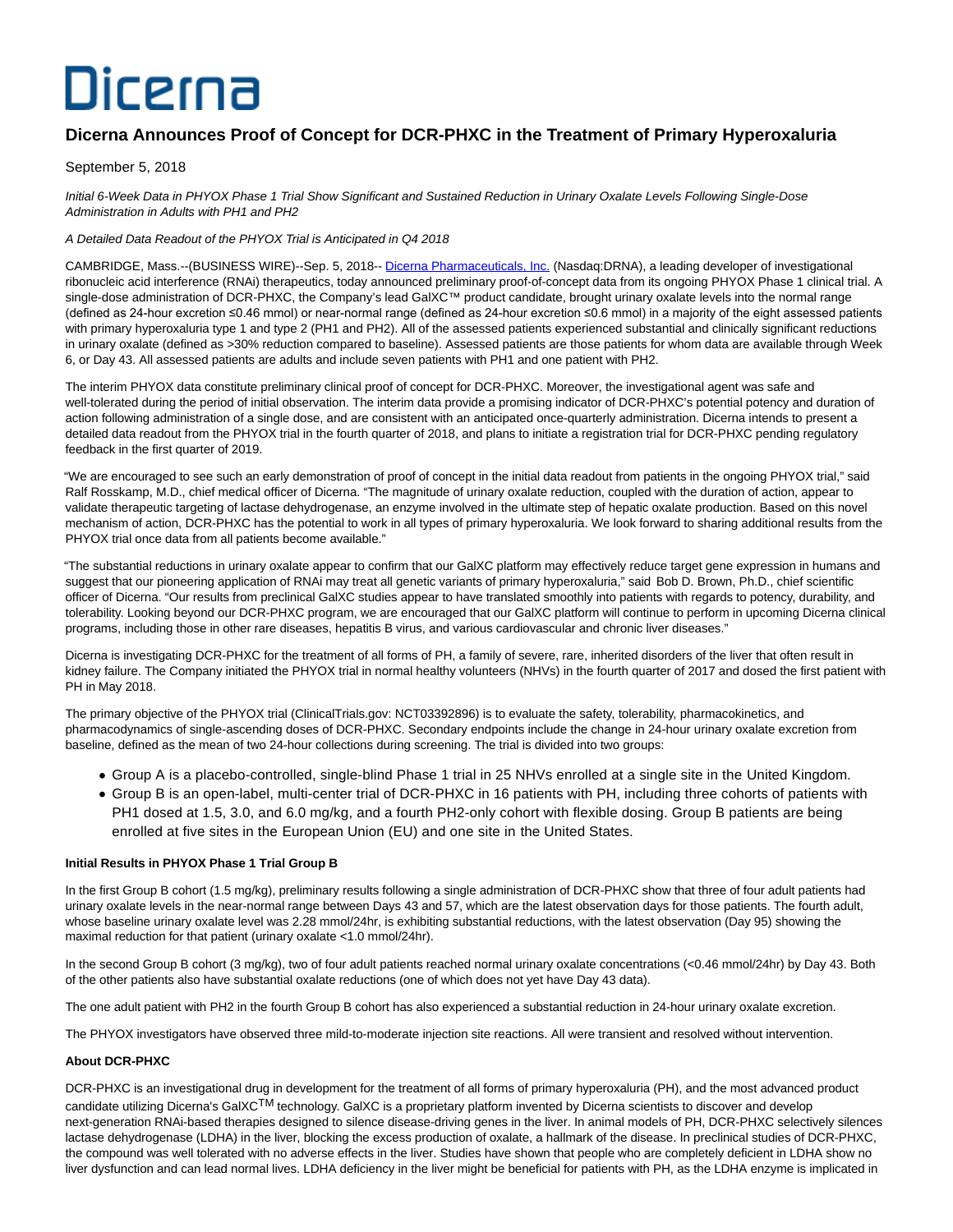the abnormal production of oxalate in PH, which in turn is responsible for the severe damage to kidneys and other organ systems in patients with PH.

#### **About Primary Hyperoxaluria (PH)**

Primary hyperoxaluria (PH) is a family of severe, rare, genetic liver disorders characterized by overproduction of oxalate, a natural chemical in the body that is normally eliminated as waste through the kidneys. In patients with PH, the kidneys are unable to eliminate the large amount of oxalate that is produced, and the accumulation of oxalate can result in severe damage to the kidneys and other organs. Currently, there are no approved therapies for the treatment of PH. There are three known types of PH, each of which results from a mutation in a specific gene, as well as PH for which the molecular basis remains unknown, often referred to as idiopathic PH (IPH) or "no mutation detected" (NMD) PH. The known PH mutations cause a decrease in the activity of a specific enzyme in the liver, triggering an increase in oxalate production. In each case the decreased enzyme activity changes the balance of intermediary metabolites, resulting in overproduction of oxalate. The three genetically known types of PH are:  $1,2$ 

- PH1, which is caused by a mutation in the AGXT gene, causing a deficiency of the enzyme alanine:glyoxylateaminotransferase (AGT)
- PH2, which is caused by a mutation in the GRHPR gene, causing a deficiency of the enzyme glyoxylate/hydroxypyruvate reductase (GR/HPR)
- PH3, which is caused by a mutation in the HOGA1 gene, causing a deficiency of the enzyme 4-hydroxy-2-oxoglutarate aldolase (HOGA)

Patients with severe PH often undergo both liver and kidney transplants, which are major surgical procedures, and subsequently must take immunosuppressant drugs for the rest of their lives. Patients with decreased renal function may also experience oxalosis, which involves a build-up of oxalate in other organs such as the bone, skin, heart, and retina, possibly causing other concomitant, debilitating complications.

PH occurs in an estimated 1 in 120,000 live births around the world.<sup>3</sup> The estimated genetic prevalence of PH1 is 1 in 151,887 births, which implies more than 5,000 patients in the United States and European Union have the disease.<sup>3</sup> The estimated genetic prevalence of PH2 is 1 in 310,055 and that of PH3 is 1 in 135,866.<sup>3</sup> The median age at the first appearance of PH1 symptoms is 5.8 years.<sup>4</sup> The median age at diagnosis of PH1 is between 4.2 and 11.5 years, depending on whether nephrocalcinosis (calcification in the renal parenchyma, the functional part of the kidney) is present.<sup>5</sup> Fifty percent of patients with PH1 reach end-stage renal disease (ESRD) by their mid-30s.2

#### **About Dicerna Pharmaceuticals, Inc.**

Dicerna Pharmaceuticals, Inc., is a biopharmaceutical company focused on the discovery and development of innovative, subcutaneously delivered RNAi-based therapeutics for the treatment of diseases involving the liver, including rare diseases, viral infectious diseases, chronic liver diseases, and cardiovascular diseases. Dicerna is leveraging its proprietary GalXC™ RNAi technology platform to build a broad pipeline in these core therapeutic areas, focusing on target genes where connections between target gene and diseases are well understood and documented. Dicerna intends to discover, develop and commercialize novel therapeutics either on its own or in collaboration with pharmaceutical partners. For more information, please visi[t www.dicerna.com.](http://cts.businesswire.com/ct/CT?id=smartlink&url=http%3A%2F%2Fwww.dicerna.com&esheet=51861803&newsitemid=20180905005422&lan=en-US&anchor=www.dicerna.com&index=2&md5=c9dffe2dbd6f5f399d8f9b92ebbc552a)

#### **Cautionary Note on Forward-Looking Statements**

This press release includes forward-looking statements. Such forward-looking statements are subject to risks and uncertainties that could cause actual results to differ materially from those expressed or implied in such statements. Examples of forward-looking statements include, among others, statements we make regarding: (i) the therapeutic and commercial potential of the GalXC™ platform, including DCR-PHXC; (ii) research and development plans related to GalXC,™ including DCR-PHXC; and (iii) the potential of our technology and drug candidates in our research and development pipeline. The process by which an early stage platform such as GalXC (including DCR-PHXC, our lead product candidate) could potentially lead to an approved product is long and subject to highly significant risks. In general, most earlier stage drug candidates do not ultimately become approved drugs. Applicable risks and uncertainties include those relating to Dicerna's clinical and preclinical research and others identified under the heading "Risk Factors" included in the Company's filings with the Securities and Exchanges Commission (SEC). These risks and uncertainties include, among others, the cost, timing and results of preclinical studies and clinical trials and other development activities; the unpredictability of the duration and results of regulatory review of New Drug Applications and Investigational NDAs; market acceptance for approved products and innovative therapeutic treatments; competition; the possible impairment of, inability to obtain and costs of obtaining intellectual property rights; and possible safety or efficacy concerns, general business, financial and accounting risks and litigation. The forward-looking statements contained in this press release reflect Dicerna's current views with respect to future events, and Dicerna does not undertake and specifically disclaims any obligation to update any forward-looking statements.

#### **References**

- 1. Oxalosis & Hyperoxaluria Foundation. Overview of hyperoxaluria. 2017. Available at: https://ohf.org/overview/. Accessed July 6, 2017.
- 2. Rare Kidney Stone Consortium. Primary hyperoxaluria. 2010. Available at: http://www.rarekidneystones.org/hyperoxaluria /physicians.html. Accessed July 6, 2017.
- 3. Hopp, K, Cogal, A, Bergstralh, E, et al. Phenotype-genotype correlations and estimated carrier frequencies of primary hyperoxaluria. Journal of the American Society of Nephrology 2015; 26(10):2559-2570.
- 4. van der Hoeven SM, van Woerden CS, Groothoff JW. Primary hyperoxaluria type 1, a too often missed diagnosis and potentially treatable cause of end-stage renal disease in adults: results of the Dutch cohort. Nephrology, Dialysis, Transplantation 2012; 27(10):3855-3862.
- 5. Tang X, Bergstrath EJ, Mehta RA, Vrtiska TJ, Milliner DS, Lieske JC. Nephrocalcinosis is a risk factor for kidney failure in primary hyperoxaluria. Kidney International 2015; 87:623-631.